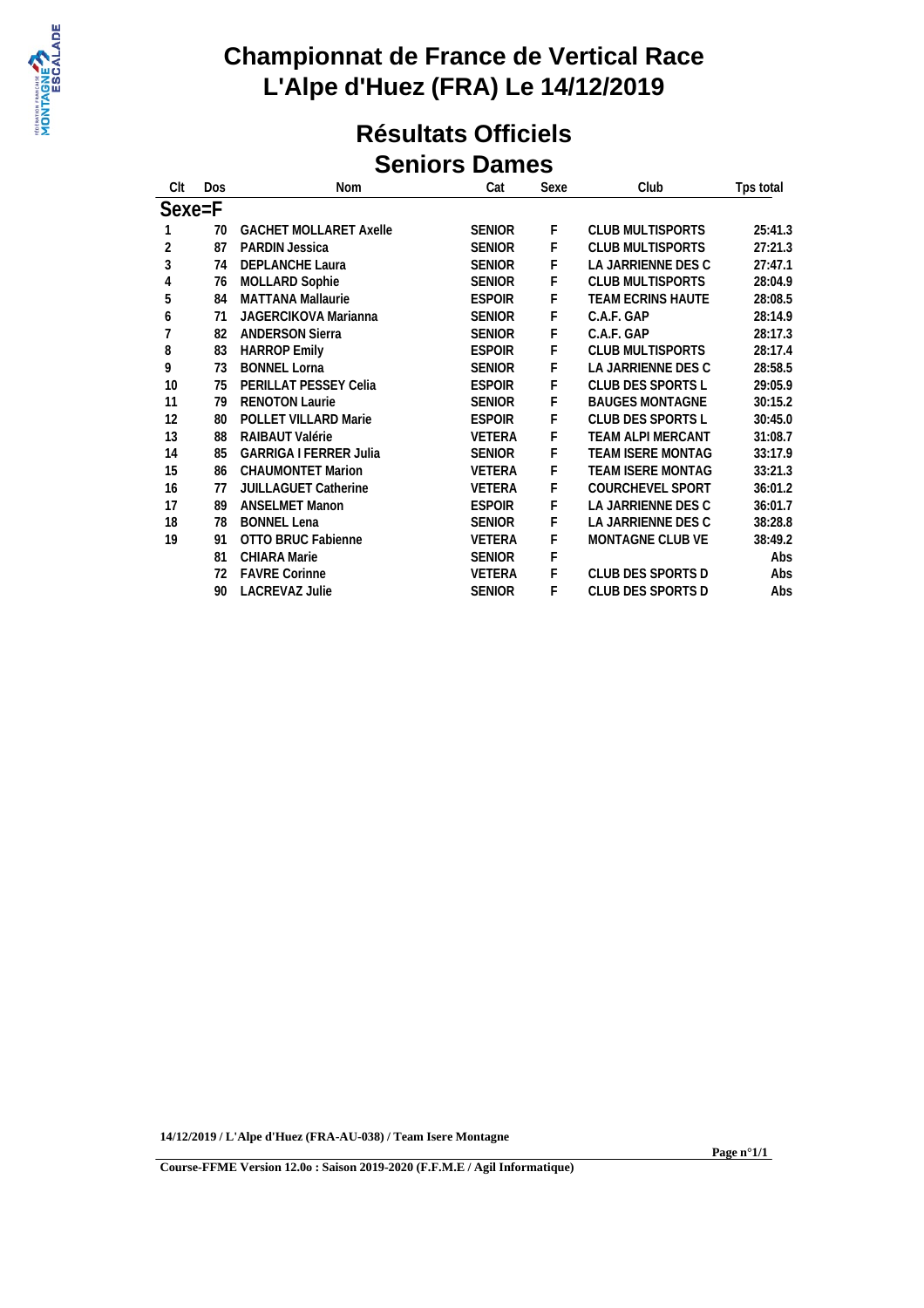

#### **Résultats Officiels Seniors - Hommes**

| Clt            | Dos      | Nom                         | Cat                            | Sexe      | Club                                   | Tps total          |
|----------------|----------|-----------------------------|--------------------------------|-----------|----------------------------------------|--------------------|
| Sexe=M         |          |                             |                                |           |                                        |                    |
| 1              | 2        | <b>EQUY Samuel</b>          | <b>SENIOR</b>                  | M         | TEAM ISERE MONTAG                      | 21:48.9            |
| $\overline{2}$ | 8        | <b>FAVRE Valentin</b>       | <b>SENIOR</b>                  | M         | Licence HORS CLUB                      | 21:53.8            |
| $\sqrt{3}$     | 1        | <b>GACHET Xavier</b>        | <b>SENIOR</b>                  | M         | <b>CLUB MULTISPORTS</b>                | 21:56.2            |
| $\overline{4}$ | 6        | <b>ANSELMET Thibault</b>    | <b>ESPOIR</b>                  | M         | LA JARRIENNE DES C                     | 22:12.4            |
| 5              | 5        | <b>BON MARDION William</b>  | <b>SENIOR</b>                  | M         | <b>CLUB MULTISPORTS</b>                | 22:14.9            |
| 6              | 9        | <b>BLANC Arthur</b>         | <b>ESPOIR</b>                  | M         | <b>CLUB MULTISPORTS</b>                | 22:27.9            |
| $\overline{7}$ | 3        | PERILLAT PESSEY Joris       | <b>SENIOR</b>                  | M         | CLUB DES SPORTS L                      | 22:40.5            |
| 8              | 15       | <b>BAUJARD Johann</b>       | <b>ESPOIR</b>                  | M         | CLUB DES SPORTS L                      | 22:52.2            |
| 9              | 4        | POCHAT COTTILLOUX Gedeon    | <b>SENIOR</b>                  | M         | Licence HORS CLUB                      | 23:02.4            |
| 10             | 18       | MICHELON Julien             | <b>ESPOIR</b>                  | M         | C.A.F. GAP                             | 23:18.6            |
| 11             | 12       | PERRET Adrien               | <b>SENIOR</b>                  | M         | <b>BAUGES MONTAGNE</b>                 | 23:20.4            |
| 12             | 63       | <b>BERNAZ Julien</b>        | <b>ESPOIR</b>                  | M         | C.A.F. DU LEMAN                        | 23:43.2            |
| 13             | 36       | JUILLAGUET Swann            | <b>SENIOR</b>                  | M         | COURCHEVEL SPORT                       | 23:49.8            |
| 14             | 13       | <b>ELLMENREICH Baptiste</b> | <b>ESPOIR</b>                  | M         | CLUB DES SPORTS C                      | 23:55.4            |
| 15             | 52       | NOÉBÈS TOURRÈS Valentin     | <b>SENIOR</b>                  | M         | CAF BUECH DEVOLU                       | 23:58.3            |
| 16             | 35       | CARCEY COLLET Hugo          | <b>ESPOIR</b>                  | M         | C.A.F. ALBERTVILLE                     | 24:05.8            |
| 17             | 10       | <b>HUIGE Titouan</b>        | <b>ESPOIR</b>                  | M         | ALTICIM FONT ROME                      | 24:11.8            |
| 18             | 14       | <b>GUDEFIN Yann</b>         | <b>SENIOR</b>                  | M         | CLUB DES SPORTS D                      | 24:16.9            |
| 19             | 54       | <b>AGERON Gabin</b>         | <b>ESPOIR</b>                  | M         | ALTICIM FONT ROME                      | 24:19.1            |
| 20             | 11       | CAILLOT Yoan                | VETERA                         | M         | CLUB DES SPORTS D                      | 24:21.4            |
| 21             | 23       | <b>FLAMMIER Bastien</b>     | <b>ESPOIR</b>                  | M         | C.A.F. ALBERTVILLE                     | 24:24.2            |
| 22             | 22       | ALLEMOZ Theo                | <b>ESPOIR</b>                  | M         | C.A.F. ALBERTVILLE                     | 24:26.9            |
| 23             | 7        | JUILLAGUET Will             | <b>SENIOR</b>                  | M         | COURCHEVEL SPORT                       | 24:33.4            |
| 24             | 19       | <b>BELLAGAMBA Alain</b>     | VETERA                         | M         | SKIALP UBAYE                           | 25:13.2            |
| 25             | 50       | RICHARD Jean Baptiste       | SENIOR                         | M         | BELLES GRIMPES EN                      | 25:32.2            |
| 26             | 44       | <b>BOUZON Lionel</b>        | VETERA                         | M         | <b>BELLES GRIMPES EN</b>               | 25:35.3            |
| 27             | 46       | NOÉBÈS TOURRÈS Florent      | <b>ESPOIR</b>                  | M         | CAF BUECH DEVOLU                       | 25:40.2            |
| 28             | 53       | <b>BONDOUX Quentin</b>      | <b>ESPOIR</b>                  | M         | TEAM ISERE MONTAG                      | 25:48.6            |
| 29             | 45       | <b>BUCHOT Jonas</b>         | <b>SENIOR</b>                  | M         | LA JARRIENNE DES C                     | 25:57.7            |
| 30             | 30       | PANISSET Guillaume          | <b>SENIOR</b>                  | M         | Licence HORS CLUB                      | 26:14.9            |
| 31             | 42       | HOLLIGER Benjamin           | <b>SENIOR</b>                  | M         |                                        | 26:18.9            |
| 32             | 51       | <b>DELARIS Julien</b>       | <b>ESPOIR</b>                  | M         | CLUB DES SPORTS D                      | 26:23.8            |
| 33             | 58       | <b>CASTILLON Bastien</b>    | <b>ESPOIR</b>                  | M         | LA TRANSPYROS                          | 26:27.8            |
| 34             | 64       | <b>CHARLES Clément</b>      | <b>ESPOIR</b>                  | M         | C.A.F. ALBERTVILLE                     | 26:39.4            |
| 35             | 32       | JEAN Aubin                  | <b>SENIOR</b>                  | M         |                                        | 26:47.5            |
| 36             | 43       | CIFERMAN Estéban            | <b>ESPOIR</b>                  | M         | C.A.F. ALBERTVILLE                     | 26:51.2            |
| 37             | 29       | <b>DELPEUCH Mathieu</b>     | <b>ESPOIR</b>                  | M         | CLUB DES SPORTS L                      | 27:06.1            |
| 38             | 62       | <b>ROMANI RODES Marc</b>    | <b>SENIOR</b>                  | M         | TEAM ISERE MONTAG                      | 27:08.0            |
| 39             | 21       | MAZAN Frédéri               | <b>SENIOR</b>                  | M         | LA JARRIENNE DES C                     | 27:08.8            |
|                | 25       | RAIBAUT Stephane            | VETERA                         | M         | TEAM ALPI MERCANT                      | 27:10.6            |
| 40<br>41       | 27       | ZIJP David                  | VETERA                         | M         | TEAM ISERE MONTAG                      | 27:34.2            |
|                | 24       | COLLIARD Dorian             | <b>ESPOIR</b>                  | M         | CLUB DES SPORTS D                      | 27:44.3            |
| 42<br>43       | 55       | <b>ASSERQUET Franck</b>     | VETERA                         | M         | SKI CLUB CAMPAN T                      | 27:56.3            |
| 44             | 47       | <b>AGERON François</b>      | VETERA                         | M         | LA JARRIENNE DES C                     | 28:00.7            |
|                |          | <b>BAL Jean-baptiste</b>    |                                |           |                                        |                    |
| 45             | 67<br>66 | PERRIN-GANIER Neïlo         | <b>SENIOR</b><br><b>SENIOR</b> | M<br>M    | CLUB DES SPORTS D<br>CLUB DES SPORTS D | 28:05.0<br>28:15.6 |
| 46<br>47       |          | LE BAHER Samuel             | VETERA                         | M         | <b>BELLES GRIMPES EN</b>               | 28:24.9            |
| 48             | 61<br>28 | MERMILLOD BLARDET Alex      | <b>ESPOIR</b>                  | M         | CLUB DES SPORTS C                      | 28:25.3            |
| 49             | 60       | PERILLAT Franck             | VETERA                         | M         | CLUB DES SPORTS L                      | 28:36.5            |
| 50             | 37       | <b>LOTTIN Xavier</b>        | SENIOR                         | ${\sf M}$ | TEAM ISERE MONTAG                      | 28:39.1            |
| 51             | 49       | GOTTO Jérémy                | <b>SENIOR</b>                  | M         |                                        | 28:47.6            |
|                |          |                             |                                |           |                                        |                    |

**14/12/2019 / L'Alpe d'Huez (FRA-AU-038) / Team Isere Montagne**

**Course-FFME Version 12.0o : Saison 2019-2020 (F.F.M.E / Agil Informatique)**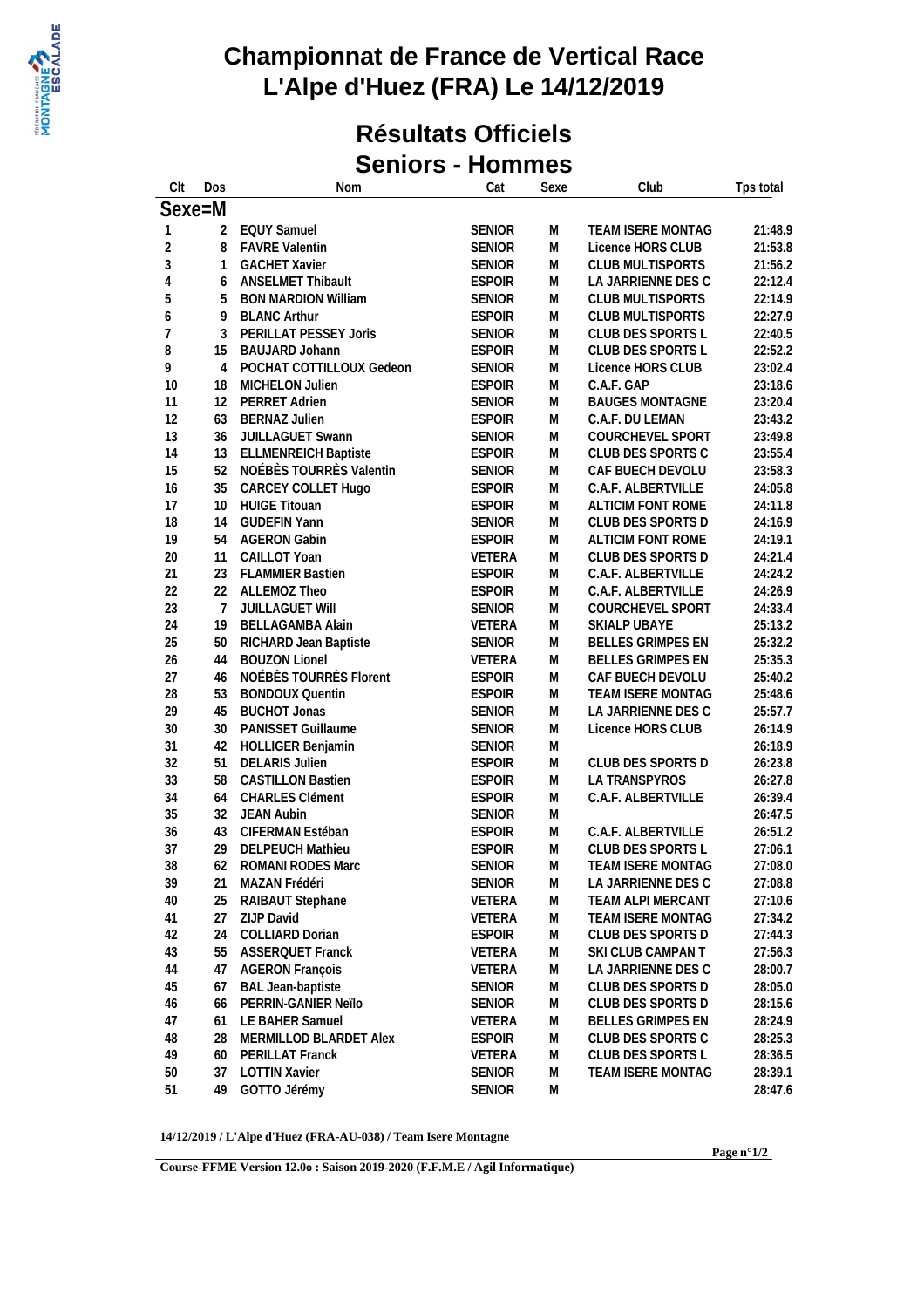

| Clt | <b>Dos</b> | Nom                     | Cat           | Sexe | Club                     | Tps total |
|-----|------------|-------------------------|---------------|------|--------------------------|-----------|
| 52  | 34         | <b>BERTRAND Damien</b>  | <b>SENIOR</b> | M    |                          | 29:29.8   |
| 53  | 41         | <b>VIELET</b> Francis   | <b>VETERA</b> | M    | <b>TEAM ISERE MONTAG</b> | 29:31.2   |
| 54  | 59         | CHAUMONTET Michaël      | <b>VETERA</b> | M    | TEAM ISERE MONTAG        | 30:50.2   |
| 55  | 26         | <b>JUPPET Pascal</b>    | <b>VETERA</b> | M    | <b>HAUTE TARENTAISE</b>  | 31:04.6   |
| 56  | 39         | ADER Hugo               | <b>SENIOR</b> | M    | <b>LA TRANSPYROS</b>     | 33:48.5   |
| 57  | 56         | <b>PECCOUX Cyril</b>    | <b>VETERA</b> | M    |                          | 37:32.9   |
|     | 31         | <b>CURTOLO Arnaud</b>   | <b>SENIOR</b> | M    |                          | Abs       |
|     | 57         | <b>ZANAROLI Antoine</b> | <b>SENIOR</b> | M    | MERIBEL SPORT MON        | Abd       |
|     | 48         | <b>INFANTE Vincenzo</b> | <b>VETERA</b> | M    |                          | Abs       |
|     | 40         | <b>CASTILLO Bastien</b> | <b>SENIOR</b> | M    | <b>TEAM ISERE MONTAG</b> | Abs       |
|     | 20         | CHAMOUX Benjamin        | <b>SENIOR</b> | M    | CLUB DES SPORTS C        | Abs       |
|     | 38         | ALLOUARD Allouard David | <b>VETERA</b> | M    |                          | Abs       |
|     | 17         | <b>PONCET David</b>     | <b>VETERA</b> | M    | CLUB DES SPORTS D        | Abs       |
|     | 33         | <b>CHIARA Yves</b>      | <b>VETERA</b> | M    |                          | Abs       |
|     | 65         | <b>CABROL Léo</b>       | <b>ESPOIR</b> | M    | <b>TEAM ISERE MONTAG</b> | Abs       |
|     | 16         | <b>BOUVET Eddy</b>      | <b>ESPOIR</b> | M    | C.A.F. HAUT CHABLAI      | Abd       |

**14/12/2019 / L'Alpe d'Huez (FRA-AU-038) / Team Isere Montagne**

**Page n°2/2**

**Course-FFME Version 12.0o : Saison 2019-2020 (F.F.M.E / Agil Informatique)**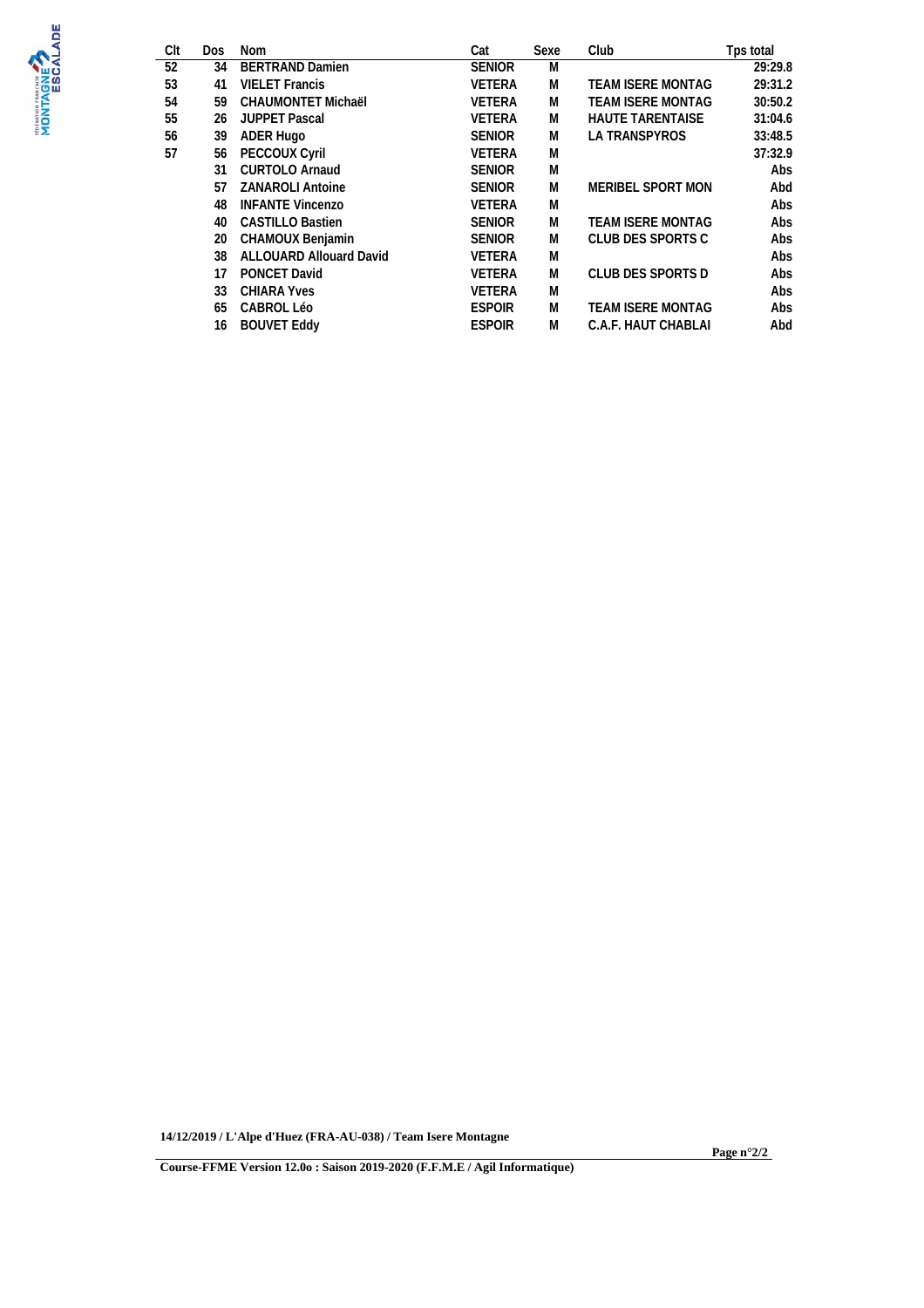

#### **Résultats Officiels Vétérans - Dames**

| Clst/Cat         | Dos. | Nom - Prénom          | Cat           | Sex | Club                       | Info M1 | Péna M1 | Tps Tot |
|------------------|------|-----------------------|---------------|-----|----------------------------|---------|---------|---------|
|                  |      | Categ=VETERAN, Sexe=F |               |     |                            |         |         |         |
| 1/VETERAN-F      | 88   | RAIBAUT Valérie       | VETERA        |     | TEAM ALPI MERCANTOUR       |         |         | 31:08.7 |
| 2NETERAN-F       | 86   | CHAUMONTET Marion     | <b>VFTFRA</b> |     | TEAM ISERE MONTAGNE        |         |         | 33:21.3 |
| 3/VETERAN-F      | 77   | JUILLAGUET Catherine  | <b>VETERA</b> |     | COURCHEVEL SPORTS OUTDOO   |         |         | 36:01.2 |
| 4/VETERAN-F      | -91  | OTTO BRUC Fabienne    | <b>VETERA</b> |     | MONTAGNE CLUB VESUBIEN ITG |         |         | 38:49.2 |
| <b>NETERAN-F</b> | 72   | <b>FAVRE Corinne</b>  | VETERA        |     | CLUB DES SPORTS DE MERIBEL |         |         | Abs     |
|                  |      |                       |               |     |                            |         |         |         |

**14/12/2019 / L'Alpe d'Huez (FRA-AU-038) / Team Isere Montagne**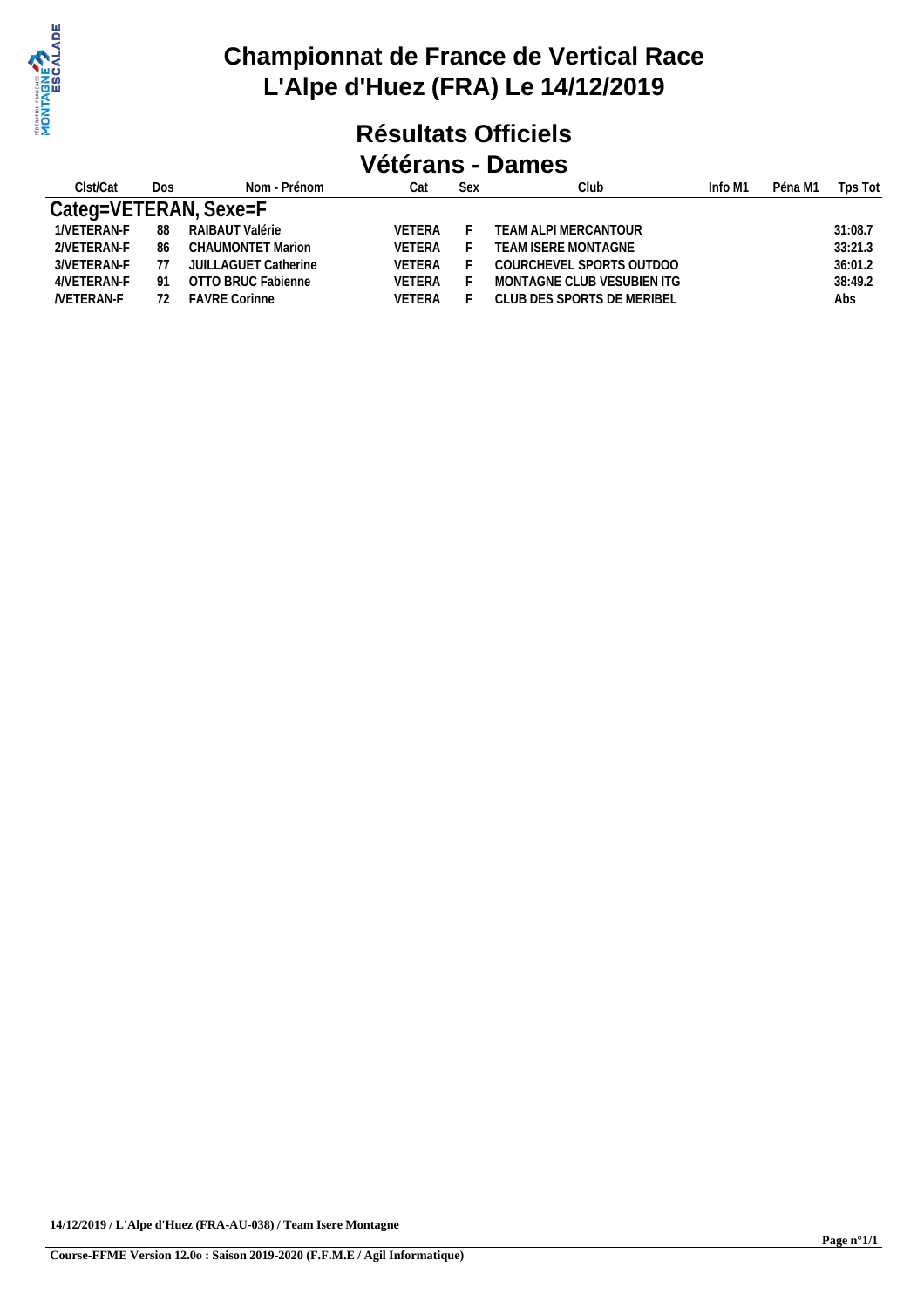

#### **Résultats Officiels Vétérans - Hommes**

| Clst/Cat         | Dos | Nom - Prénom            | Cat           | Sex | Club                              | Info M1 | Péna M1 | Tps Tot |
|------------------|-----|-------------------------|---------------|-----|-----------------------------------|---------|---------|---------|
|                  |     | Categ=VETERAN, Sexe=M   |               |     |                                   |         |         |         |
| 1/VETERAN-M      | 11  | CAILLOT Yoan            | <b>VETERA</b> | M   | CLUB DES SPORTS DE MERIBEL        |         |         | 24:21.4 |
| 2/VETERAN-M      | 19  | BELLAGAMBA Alain        | <b>VETERA</b> | M   | SKIALP UBAYE                      |         |         | 25:13.2 |
| 3/VETERAN-M      | 44  | <b>BOUZON Lionel</b>    | <b>VETERA</b> | M   | BELLES GRIMPES EN BELLEDON        |         |         | 25:35.3 |
| 4/VETERAN-M      | 25  | RAIBAUT Stephane        | <b>VETERA</b> | M   | TEAM ALPI MERCANTOUR-             |         |         | 27:10.6 |
| 5/VETERAN-M      | 27  | <b>ZIJP David</b>       | <b>VETERA</b> | M   | TEAM ISERE MONTAGNE               |         |         | 27:34.2 |
| 6/VETERAN-M      | 55  | <b>ASSERQUET Franck</b> | <b>VETERA</b> | M   | SKI CLUB CAMPAN TOURMALET         |         |         | 27:56.3 |
| 7/VETERAN-M      | 47  | <b>AGERON Francois</b>  | <b>VETERA</b> | M   | LA JARRIENNE DES CIMES MAURI      |         |         | 28:00.7 |
| 8/VETERAN-M      | 61  | LE BAHER Samuel         | <b>VETERA</b> | M   | <b>BELLES GRIMPES EN BELLEDON</b> |         |         | 28:24.9 |
| 9/VETERAN-M      | 60  | PERILLAT Franck         | <b>VETERA</b> | M   | CLUB DES SPORTS LA CLUSAZ         |         |         | 28:36.5 |
| 10/VETERAN-      | 41  | <b>VIELET Francis</b>   | <b>VETERA</b> | M   | TEAM ISERE MONTAGNE               |         |         | 29:31.2 |
| 11/VETERAN-      | 59  | CHAUMONTET Michaël      | <b>VETERA</b> | M   | TEAM ISERE MONTAGNE               |         |         | 30:50.2 |
| 12/VETERAN-      | 26  | <b>JUPPET Pascal</b>    | <b>VETERA</b> | M   | HAUTE TARENTAISE MONTAGNE         |         |         | 31:04.6 |
| 13/VETERAN-      | 56  | PECCOUX Cyril           | <b>VETERA</b> | M   |                                   |         |         | 37:32.9 |
| <b>NETERAN-M</b> | 33  | <b>CHIARA Yves</b>      | <b>VETERA</b> | M   |                                   |         |         | Abs     |
| <b>NETERAN-M</b> | 48  | <b>INFANTE Vincenzo</b> | <b>VETERA</b> | M   |                                   |         |         | Abs     |
| <b>NETERAN-M</b> | 38  | ALLOUARD Allouard David | <b>VETERA</b> | M   |                                   |         |         | Abs     |
| <b>NETERAN-M</b> | 17  | PONCET David            | <b>VETERA</b> | M   | CLUB DES SPORTS DE MERIBEL        |         |         | Abs     |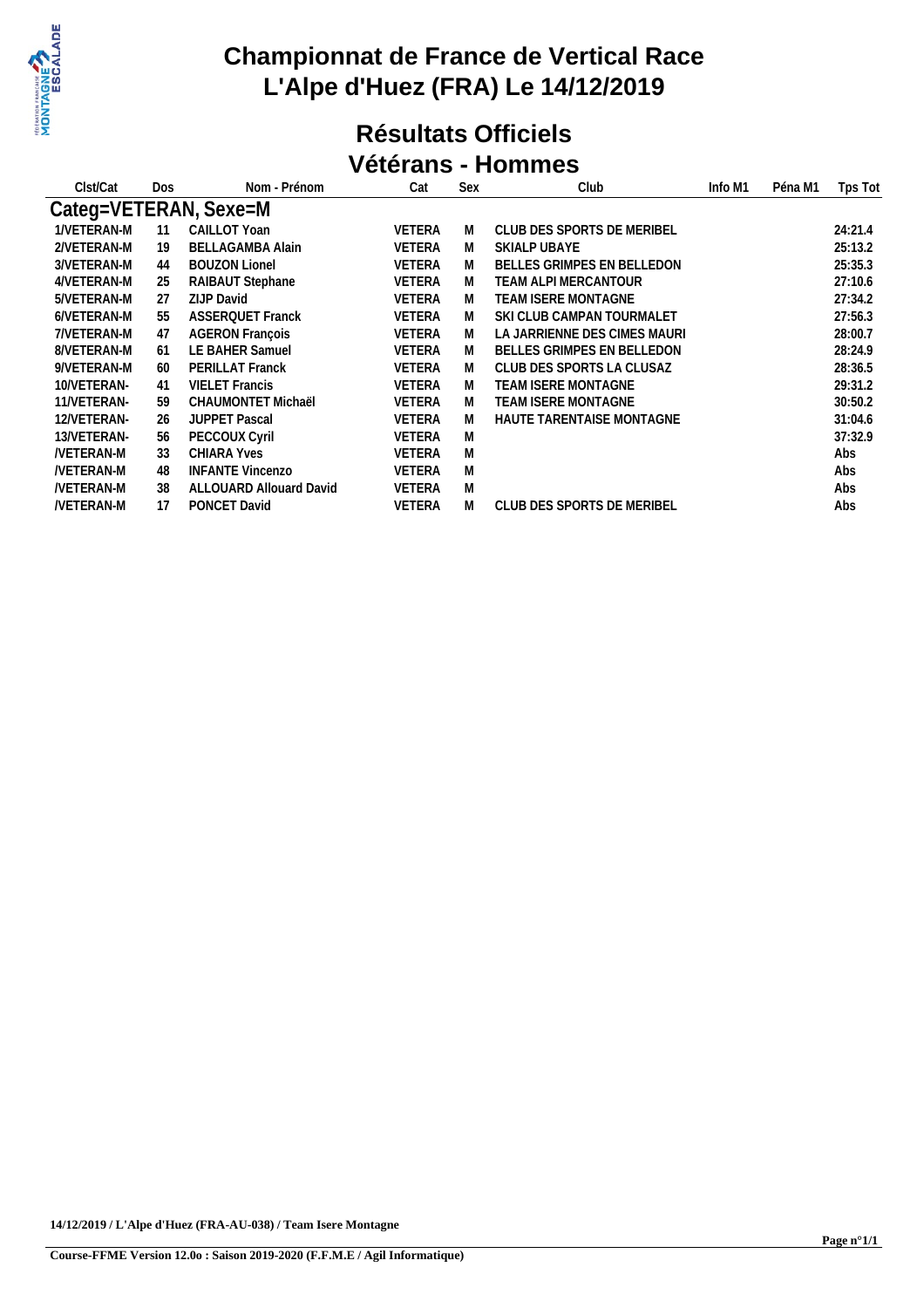

#### **Résultats Officiels Espoirs - Dames**

| Clst/Cat             | Dos | Nom - Prénom          | Cat           | Sex | Club                         | Info M1 | Péna M1 | Tps Tot |
|----------------------|-----|-----------------------|---------------|-----|------------------------------|---------|---------|---------|
| Categ=ESPOIR, Sexe=F |     |                       |               |     |                              |         |         |         |
| 1/ESPOIR-F           | 84  | MATTANA Mallaurie     | ESPOIR        |     | TEAM ECRINS HAUTES ALPES     |         |         | 28:08.5 |
| 2/ESPOIR-F           | 83  | <b>HARROP Emily</b>   | ESPOIR        |     | CLUB MULTISPORTS ARECHES B   |         |         | 28:17.4 |
| 3/ESPOIR-F           | 75. | PERILLAT PESSEY Celia | ESPOIR        |     | CLUB DES SPORTS LA CLUSAZ    |         |         | 29:05.9 |
| 4/ESPOIR-F           | 80  | POLLET VILLARD Marie  | <b>FSPOIR</b> |     | CLUB DES SPORTS LA CLUSAZ    |         |         | 30:45.0 |
| 5/ESPOIR-F           | 89  | <b>ANSELMET Manon</b> | <b>FSPOIR</b> |     | LA JARRIENNE DES CIMES MAURI |         |         | 36:01.7 |
|                      |     |                       |               |     |                              |         |         |         |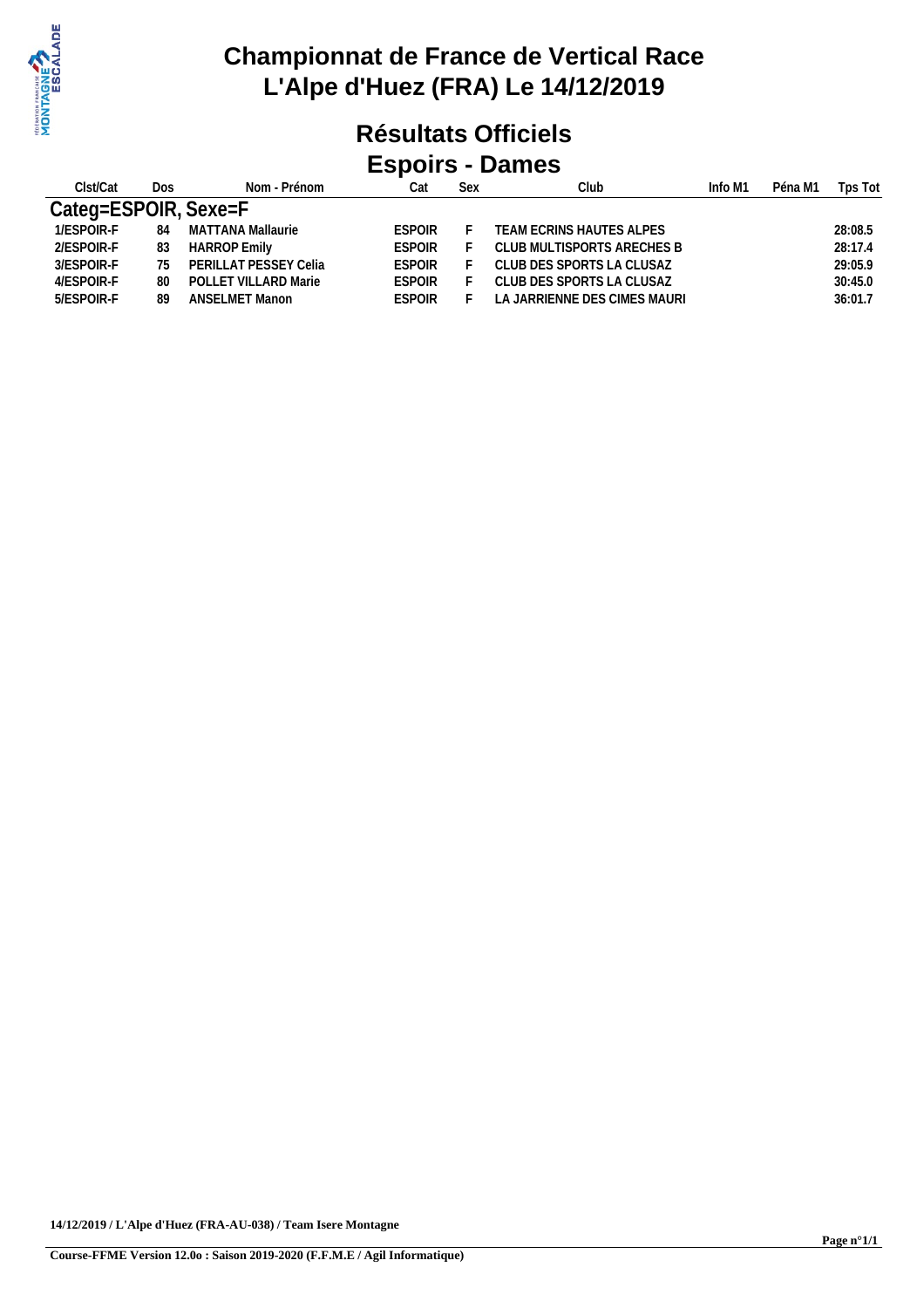

#### **Résultats Officiels Espoirs Hommes**

| Clst/Cat             | Dos | Nom - Prénom                | Cat           | Sex | Club                         | Info M1 | Péna M1 | Tps Tot |
|----------------------|-----|-----------------------------|---------------|-----|------------------------------|---------|---------|---------|
| Categ=ESPOIR, Sexe=M |     |                             |               |     |                              |         |         |         |
| 1/ESPOIR-M           | 6   | <b>ANSELMET Thibault</b>    | <b>ESPOIR</b> | M   | LA JARRIENNE DES CIMES MAURI |         |         | 22:12.4 |
| 2/ESPOIR-M           | 9   | <b>BLANC Arthur</b>         | <b>ESPOIR</b> | M   | CLUB MULTISPORTS ARECHES B   |         |         | 22:27.9 |
| 3/ESPOIR-M           | 15  | <b>BAUJARD Johann</b>       | <b>ESPOIR</b> | M   | CLUB DES SPORTS LA CLUSAZ    |         |         | 22:52.2 |
| 4/ESPOIR-M           | 18  | MICHELON Julien             | <b>ESPOIR</b> | M   | C.A.F. GAP                   |         |         | 23:18.6 |
| 5/ESPOIR-M           | 63  | <b>BERNAZ Julien</b>        | <b>ESPOIR</b> | M   | C.A.F. DU LEMAN              |         |         | 23:43.2 |
| 6/ESPOIR-M           | 13  | <b>ELLMENREICH Baptiste</b> | <b>ESPOIR</b> | M   | CLUB DES SPORTS CHAMONIX S   |         |         | 23:55.4 |
| 7/ESPOIR-M           | 35  | CARCEY COLLET Hugo          | <b>ESPOIR</b> | M   | C.A.F. ALBERTVILLE           |         |         | 24:05.8 |
| 8/ESPOIR-M           | 10  | <b>HUIGE Titouan</b>        | <b>ESPOIR</b> | M   | ALTICIM FONT ROMEU           |         |         | 24:11.8 |
| 9/ESPOIR-M           | 54  | <b>AGERON Gabin</b>         | <b>ESPOIR</b> | M   | ALTICIM FONT ROMEU           |         |         | 24:19.1 |
| 10/ESPOIR-M          | 23  | <b>FLAMMIER Bastien</b>     | <b>ESPOIR</b> | M   | C.A.F. ALBERTVILLE           |         |         | 24:24.2 |
| 11/ESPOIR-M          | 22  | ALLEMOZ Theo                | <b>ESPOIR</b> | M   | C.A.F. ALBERTVILLE           |         |         | 24:26.9 |
| 12/ESPOIR-M          | 46  | NOÉBÈS TOURRÈS Florent      | <b>ESPOIR</b> | M   | CAF BUECH DEVOLUY            |         |         | 25:40.2 |
| 13/ESPOIR-M          | 53  | <b>BONDOUX Quentin</b>      | <b>ESPOIR</b> | M   | TEAM ISERE MONTAGNE          |         |         | 25:48.6 |
| 14/ESPOIR-M          | 51  | <b>DELARIS Julien</b>       | <b>ESPOIR</b> | M   | CLUB DES SPORTS DE MERIBEL   |         |         | 26:23.8 |
| 15/ESPOIR-M          | 58  | <b>CASTILLON Bastien</b>    | <b>ESPOIR</b> | M   | LA TRANSPYROS                |         |         | 26:27.8 |
| 16/ESPOIR-M          | 64  | <b>CHARLES Clément</b>      | <b>ESPOIR</b> | M   | C.A.F. ALBERTVILLE           |         |         | 26:39.4 |
| 17/ESPOIR-M          | 43  | CIFERMAN Estéban            | <b>ESPOIR</b> | M   | C.A.F. ALBERTVILLE           |         |         | 26:51.2 |
| 18/ESPOIR-M          | 29  | <b>DELPEUCH Mathieu</b>     | <b>ESPOIR</b> | M   | CLUB DES SPORTS LA CLUSAZ    |         |         | 27:06.1 |
| 19/ESPOIR-M          | 24  | <b>COLLIARD Dorian</b>      | <b>ESPOIR</b> | M   | CLUB DES SPORTS DE MERIBEL   |         |         | 27:44.3 |
| 20/ESPOIR-M          | 28  | MERMILLOD BLARDET Alex      | <b>ESPOIR</b> | M   | CLUB DES SPORTS CHAMONIX S   |         |         | 28:25.3 |
| /ESPOIR-M            | 16  | <b>BOUVET Eddy</b>          | <b>ESPOIR</b> | M   | C.A.F. HAUT CHABLAIS MORZINE |         |         | Abd     |
| /ESPOIR-M            | 65  | <b>CABROL Léo</b>           | <b>ESPOIR</b> | M   | <b>TEAM ISERE MONTAGNE</b>   |         |         | Abs     |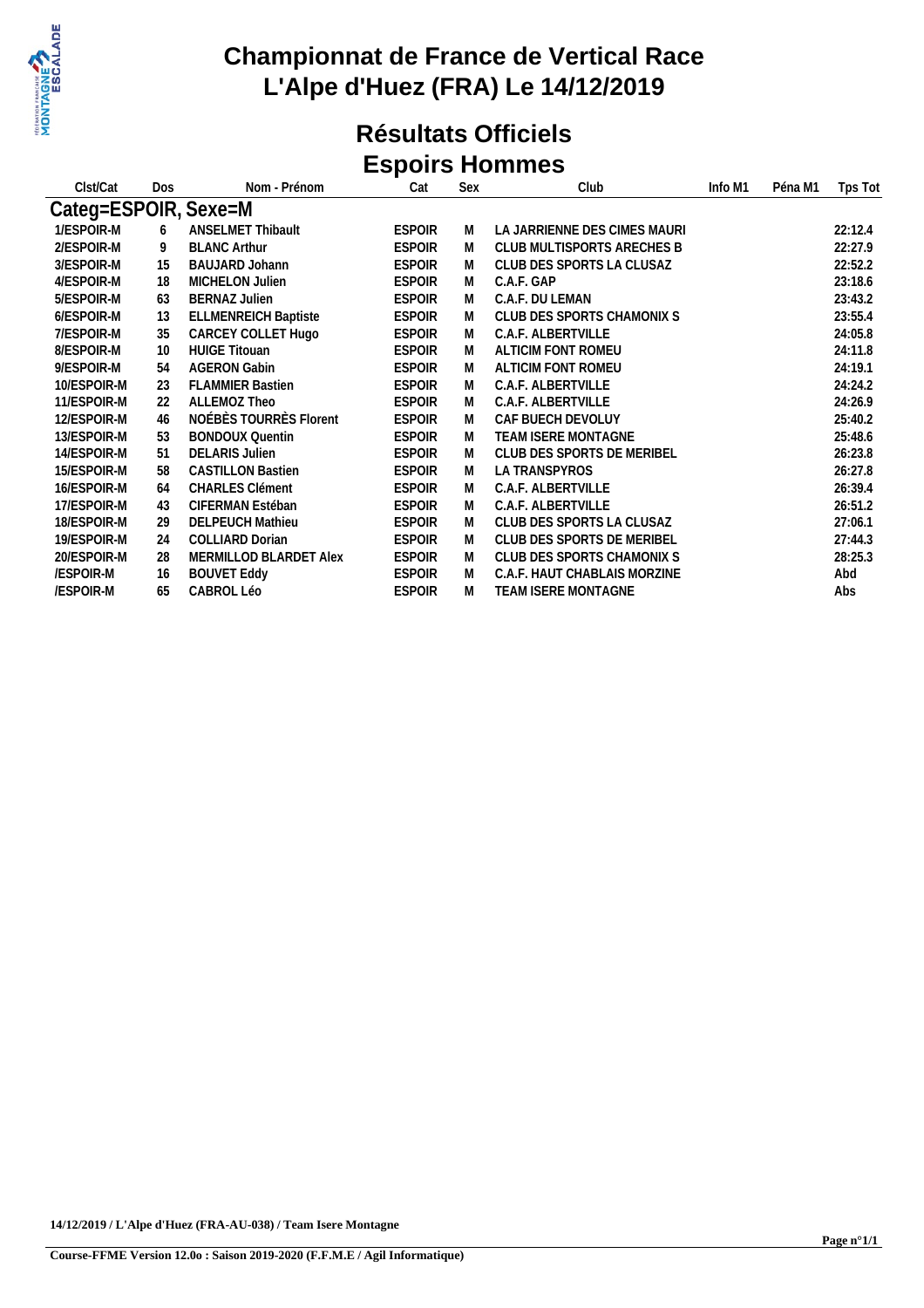

#### **Résultats Officiels Juniors - Dames**

| Clst/Cat             | Dos | Nom - Prénom                     | Cat           | Sex | Club                         | Info M1 | Péna M1 | Tps Tot |
|----------------------|-----|----------------------------------|---------------|-----|------------------------------|---------|---------|---------|
| Categ=JUNIOR, Sexe=F |     |                                  |               |     |                              |         |         |         |
| 1/JUNIOR-F           | 181 | <b>STABERG Grace</b>             | <b>JUNIOR</b> | F.  | C.A.F. GAP                   |         |         | 21:30.6 |
| 2/JUNIOR-F           | 182 | RAVINEL Margot                   | <b>JUNIOR</b> |     | CLUB DES SPORTS CHAMONIX S   |         |         | 24:06.9 |
| 3/JUNIOR-F           | 175 | <b>IRATZOQUY Marie Charlotte</b> | <b>JUNIOR</b> | F.  | CLUB DES SPORTS DE MERIBEL   |         |         | 24:07.1 |
| 4/JUNIOR-F           | 174 | <b>GINDRE Perrine</b>            | <b>JUNIOR</b> | F.  | <b>TEAM ISERE MONTAGNE</b>   |         |         | 25:08.6 |
| 5/JUNIOR-F           | 183 | SINFREU ALDUNCIN Andrea          | <b>JUNIOR</b> | F.  | CLUB DES SPORTS DE MERIBEL   |         |         | 25:27.4 |
| 6/JUNIOR-F           | 179 | <b>BERGER Victoire</b>           | JUNIOR        |     | CLUB DES SPORTS DE MERIBEL   |         |         | 25:30.0 |
| 7/JUNIOR-F           | 180 | <b>BAUSSERON Alice</b>           | JUNIOR        |     |                              |         |         | 25:42.1 |
| 8/JUNIOR-F           | 170 | PAILLARD Madeline                | <b>JUNIOR</b> |     | CLUB DES SPORTS CHAMONIX S   |         |         | 25:48.3 |
| 9/JUNIOR-F           | 172 | <b>MUFFAT Fanny</b>              | <b>JUNIOR</b> | F.  | C.A.F. HAUT CHABLAIS MORZINE |         |         | 26:46.2 |
| 10/JUNIOR-F          | 173 | <b>AVANTURIER Aurelie</b>        | <b>JUNIOR</b> | F.  | TEAM ISERE MONTAGNE          |         |         | 27:13.2 |
| 11/JUNIOR-F          | 178 | <b>GRANAT Narindra</b>           | <b>JUNIOR</b> | F.  | ALTICIM FONT ROMEU           |         |         | 27:22.3 |
| 12/JUNIOR-F          | 176 | <b>MANIGAUD Laurie</b>           | <b>JUNIOR</b> | F.  | LA TRANSPYROS                |         |         | 27:44.0 |
| 13/JUNIOR-F          | 185 | <b>DAVID Clémence</b>            | <b>JUNIOR</b> | F.  | CLUB DES SPORTS DE MERIBEL   |         |         | 27:44.4 |
| 14/JUNIOR-F          | 177 | PUSSET Maëlys                    | <b>JUNIOR</b> |     | LA JARRIENNE DES CIMES MAURI |         |         | 28:53.7 |
| 15/JUNIOR-F          | 186 | <b>CHARLES Julie</b>             | <b>JUNIOR</b> |     | C.A.F. ALBERTVILLE           |         |         | 29:52.6 |
| 16/JUNIOR-F          | 184 | <b>BLANC Capucine</b>            | <b>JUNIOR</b> |     | MERIBEL SPORT MONTAGNE       |         |         | 31:54.6 |
| /JUNIOR-F            | 171 | LAMBERT Helena                   | <b>JUNIOR</b> | H.  | TEAM ISERE MONTAGNE          |         |         | Abd     |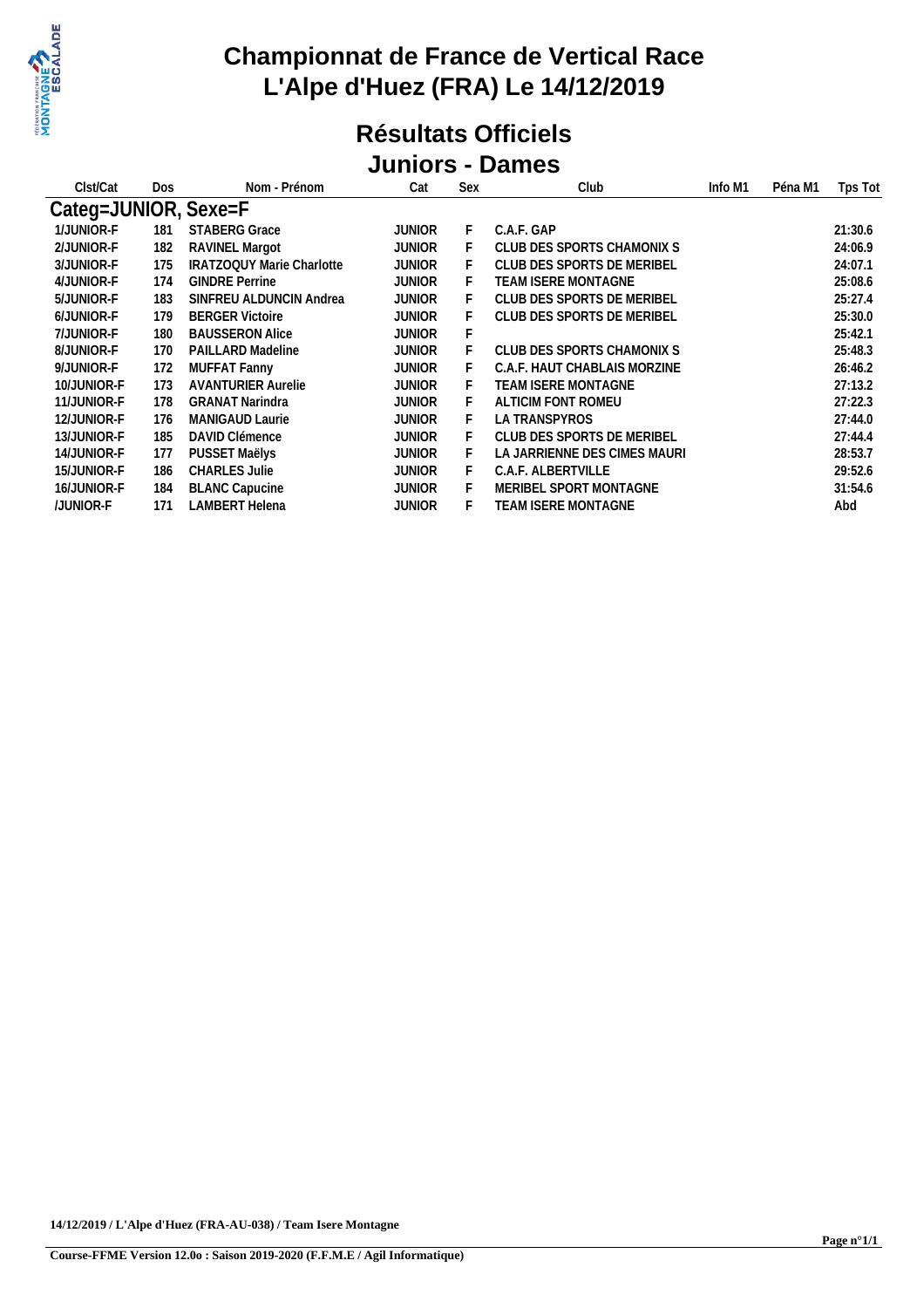

#### **Résultats Officiels Juniors - Hommes**

| Clst/Cat             | Dos | Nom - Prénom              | Cat           | Sex | Club                          | Info M1 | Péna M1 | Tps Tot |
|----------------------|-----|---------------------------|---------------|-----|-------------------------------|---------|---------|---------|
| Categ=JUNIOR, Sexe=M |     |                           |               |     |                               |         |         |         |
| 1/JUNIOR-M           | 101 | <b>GINER Pablo</b>        | <b>JUNIOR</b> | M   | TEAM ISERE MONTAGNE           |         |         | 24:02.2 |
| 2/JUNIOR-M           | 126 | DAMEVIN Anselme           | <b>JUNIOR</b> | M   | LA JARRIENNE DES CIMES MAURI  |         |         | 24:31.0 |
| 3/JUNIOR-M           | 110 | DRUELLE Vadim             | <b>JUNIOR</b> | M   | C.A.F. HAUT CHABLAIS MORZINE  |         |         | 24:33.7 |
| 4/JUNIOR-M           | 106 | MOURET Lucas              | <b>JUNIOR</b> | M   | ALTICIM FONT ROMEU            |         |         | 25:05.0 |
| 5/JUNIOR-M           | 129 | ROGIER Noé                | <b>JUNIOR</b> | M   | HAUTE TARENTAISE MONTAGNE     |         |         | 25:15.4 |
| 6/JUNIOR-M           | 103 | <b>DUMAS Louis</b>        | <b>JUNIOR</b> | M   | ALTICIM FONT ROMEU            |         |         | 25:22.0 |
| 7/JUNIOR-M           | 115 | ZIJP Quentin              | <b>JUNIOR</b> | M   | TEAM ISERE MONTAGNE           |         |         | 25:43.2 |
| 8/JUNIOR-M           | 104 | PARENT Louis              | <b>JUNIOR</b> | M   | CLUB DES SPORTS CHAMONIX S    |         |         | 25:57.3 |
| 9/JUNIOR-M           | 121 | CANTAN Rémi               | <b>JUNIOR</b> | M   | C.A.F. DU LEMAN               |         |         | 25:57.7 |
| 10/JUNIOR-M          | 125 | <b>GARCIN Victor</b>      | <b>JUNIOR</b> | M   | TEAM ISERE MONTAGNE           |         |         | 26:07.8 |
| 11/JUNIOR-M          | 132 | MASSUCCO Pierre           | <b>JUNIOR</b> | M   | TEAM ISERE MONTAGNE           |         |         | 26:10.8 |
| 12/JUNIOR-M          | 102 | <b>GARCIN Remy</b>        | <b>JUNIOR</b> | M   | MONTAGNES QUEYRAS             |         |         | 26:18.8 |
| 13/JUNIOR-M          | 119 | CHAMBERS Tom              | <b>JUNIOR</b> | M   | <b>BAUGES MONTAGNE SPORTS</b> |         |         | 26:19.4 |
| 14/JUNIOR-M          | 105 | <b>CHESNEY Alexis</b>     | <b>JUNIOR</b> | M   | CLUB DES SPORTS CHAMONIX S    |         |         | 26:24.1 |
| 15/JUNIOR-M          | 128 | <b>DUCOURET Bazil</b>     | <b>JUNIOR</b> | M   | MERIBEL SPORT MONTAGNE        |         |         | 26:24.7 |
| 16/JUNIOR-M          | 114 | <b>CHALLAMEL Robin</b>    | <b>JUNIOR</b> | M   | CLUB DES SPORTS CHAMONIX S    |         |         | 26:43.1 |
| 17/JUNIOR-M          | 107 | <b>LEROY Alessio</b>      | <b>JUNIOR</b> | M   | ALTICIM FONT ROMEU            |         |         | 26:48.5 |
| 18/JUNIOR-M          | 127 | <b>BAQUé Valentin</b>     | <b>JUNIOR</b> | M   | ALTICIM FONT ROMEU            |         |         | 27:06.4 |
| 19/JUNIOR-M          | 100 | <b>TRINQUIER Alix</b>     | <b>JUNIOR</b> | M   | ALTICIM FONT ROMEU            |         |         | 27:08.8 |
| 20/JUNIOR-M          | 113 | <b>BONELLI Matias</b>     | <b>JUNIOR</b> | M   | C.A.F. GAP                    |         |         | 27:11.1 |
| 21/JUNIOR-M          | 116 | <b>PELLISSIER Clement</b> | <b>JUNIOR</b> | M   | MERIBEL SPORT MONTAGNE        |         |         | 27:12.0 |
| 22/JUNIOR-M          | 109 | VILLETTE Timothée         | <b>JUNIOR</b> | M   | TEAM ISERE MONTAGNE           |         |         | 27:24.3 |
| 23/JUNIOR-M          | 130 | <b>BOYER Mattéo</b>       | <b>JUNIOR</b> | M   | CLUB DES SPORTS DE MERIBEL    |         |         | 27:32.4 |
| 24/JUNIOR-M          | 117 | MARIETTA ALEINA Antoine   | <b>JUNIOR</b> | M   | TEAM ISERE MONTAGNE           |         |         | 27:42.0 |
| 25/JUNIOR-M          | 134 | <b>TRIOT Jules</b>        | <b>JUNIOR</b> | M   | TEAM ISERE MONTAGNE           |         |         | 28:38.2 |
| 26/JUNIOR-M          | 124 | DE MAURY Thomas           | <b>JUNIOR</b> | M   | ALTICIM FONT ROMEU            |         |         | 28:45.5 |
| 27/JUNIOR-M          | 133 | <b>BARES Nathan</b>       | <b>JUNIOR</b> | M   | ALTICIM FONT ROMEU            |         |         | 28:46.4 |
| 28/JUNIOR-M          | 112 | <b>BUINOUD Augustin</b>   | <b>JUNIOR</b> | M   | C.A.F. DU LEMAN               |         |         | 29:12.9 |
| 29/JUNIOR-M          | 118 | MICHEL BERGER Simon       | <b>JUNIOR</b> | M   | CLUB DES SPORTS CHAMONIX S    |         |         | 29:33.0 |
| 30/JUNIOR-M          | 122 | <b>CASTILLON Guilhem</b>  | <b>JUNIOR</b> | M   | LA TRANSPYROS                 |         |         | 32:21.8 |
| 31/JUNIOR-M          | 120 | GOUDIER Théo              | <b>JUNIOR</b> | M   | A.S. ROC & PYRENE             |         |         | 32:23.9 |
| 32/JUNIOR-M          | 111 | <b>ESPINASSE Arthur</b>   | <b>JUNIOR</b> | M   | LA TRANSPYROS                 |         |         | 34:30.8 |
| 33/JUNIOR-M          | 131 | LENDRES Jérémie           | <b>JUNIOR</b> | M   | A.S. ROC & PYRENE             |         |         | 34:33.1 |
| /JUNIOR-M            | 123 | ROUSSET Adrien            | <b>JUNIOR</b> | M   | TEAM ECRINS HAUTES ALPES      |         |         | Abs     |
| /JUNIOR-M            | 108 | <b>DEYMIER Louis</b>      | <b>JUNIOR</b> | M   | ALTICIM FONT ROMEU            |         |         | Abd     |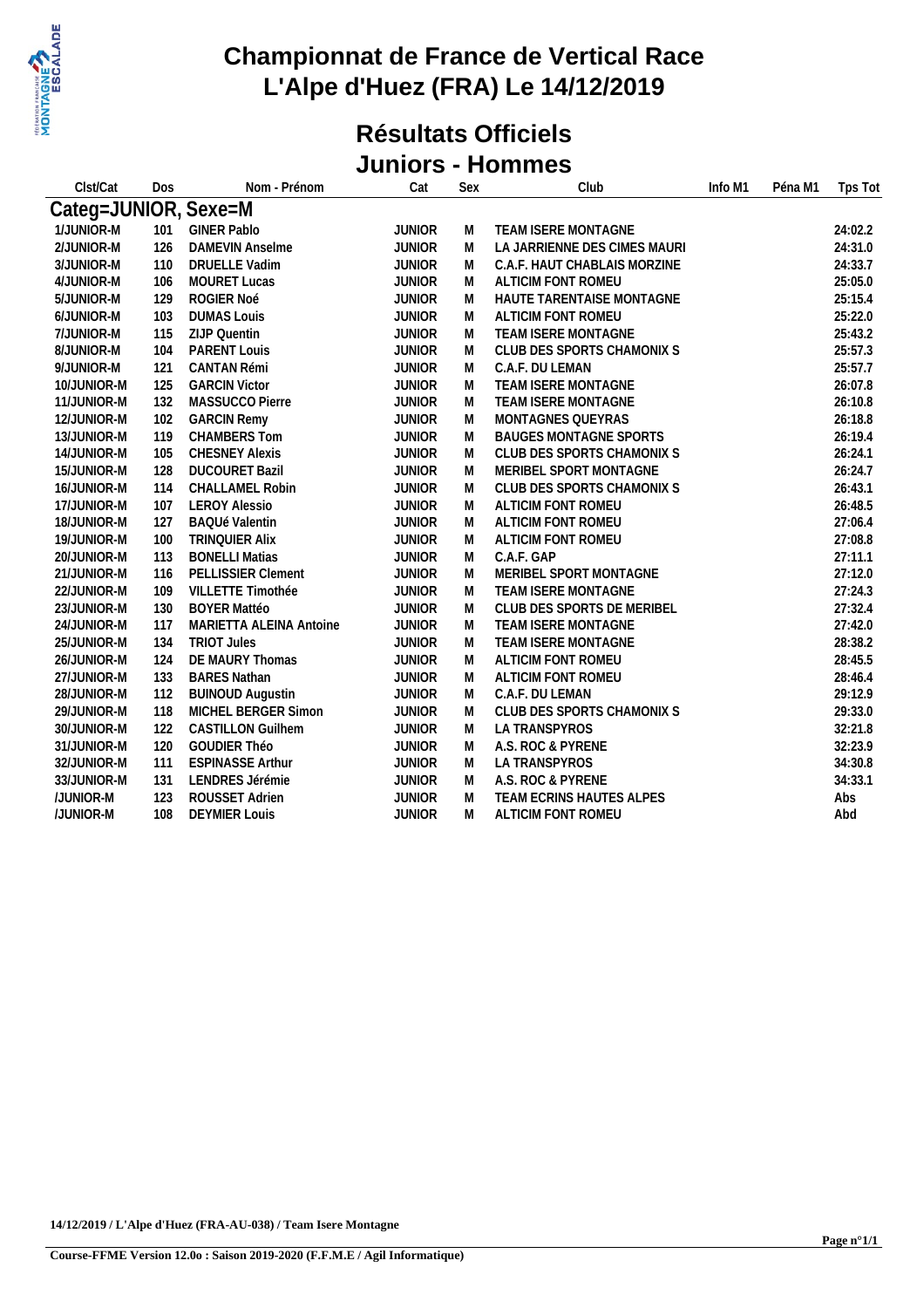

#### **Résultats Officiels Cadettes**

| Clst/Cat    | Dos | Nom - Prénom           | Cat   | Sex | Club                         | Info M1 | Péna M1 | Tps Tot |
|-------------|-----|------------------------|-------|-----|------------------------------|---------|---------|---------|
| Categ=CADET |     | Sexe=F                 |       |     |                              |         |         |         |
| 1/CADET-F   | 192 | <b>BROCHE Louna</b>    | CADET |     | CLUB DES SPORTS DE MERIBEL   |         |         | 23:51.3 |
| 2/CADET-F   | 196 | ROUSSILLON Loanne      | CADET |     | LA JARRIENNE DES CIMES MAURI |         |         | 25:23.5 |
| 3/CADET-F   | 197 | FILLIARD Pema          | CADET |     | TEAM ISERE MONTAGNE          |         |         | 27:27.8 |
| 4/CADET-F   | 195 | <b>PAUTREL Alizee</b>  | CADET |     | LUCHON HAUTE MONTAGNE        |         |         | 28:23.6 |
| 5/CADET-F   | 190 | RIGAUD Louise          | CADET |     | LUCHON HAUTE MONTAGNE        |         |         | 28:41.7 |
| 6/CADET-F   | 198 | CHAPELLE Juliette      | CADET |     | CLUB DES SPORTS DE MERIBEL   |         |         | 30:29.2 |
| 7/CADET-F   | 194 | <b>PAUTREL Coralie</b> | CADET |     | LUCHON HAUTE MONTAGNE        |         |         | 36:01.0 |
| 8/CADET-F   | 191 | GICOUEL Camille        | CADET |     | CLUB DES SPORTS DE MERIBEL   |         |         | 36:51.0 |
| /CADET-F    | 193 | MERMILLOD Luna         | CADET |     |                              |         |         | Abs     |